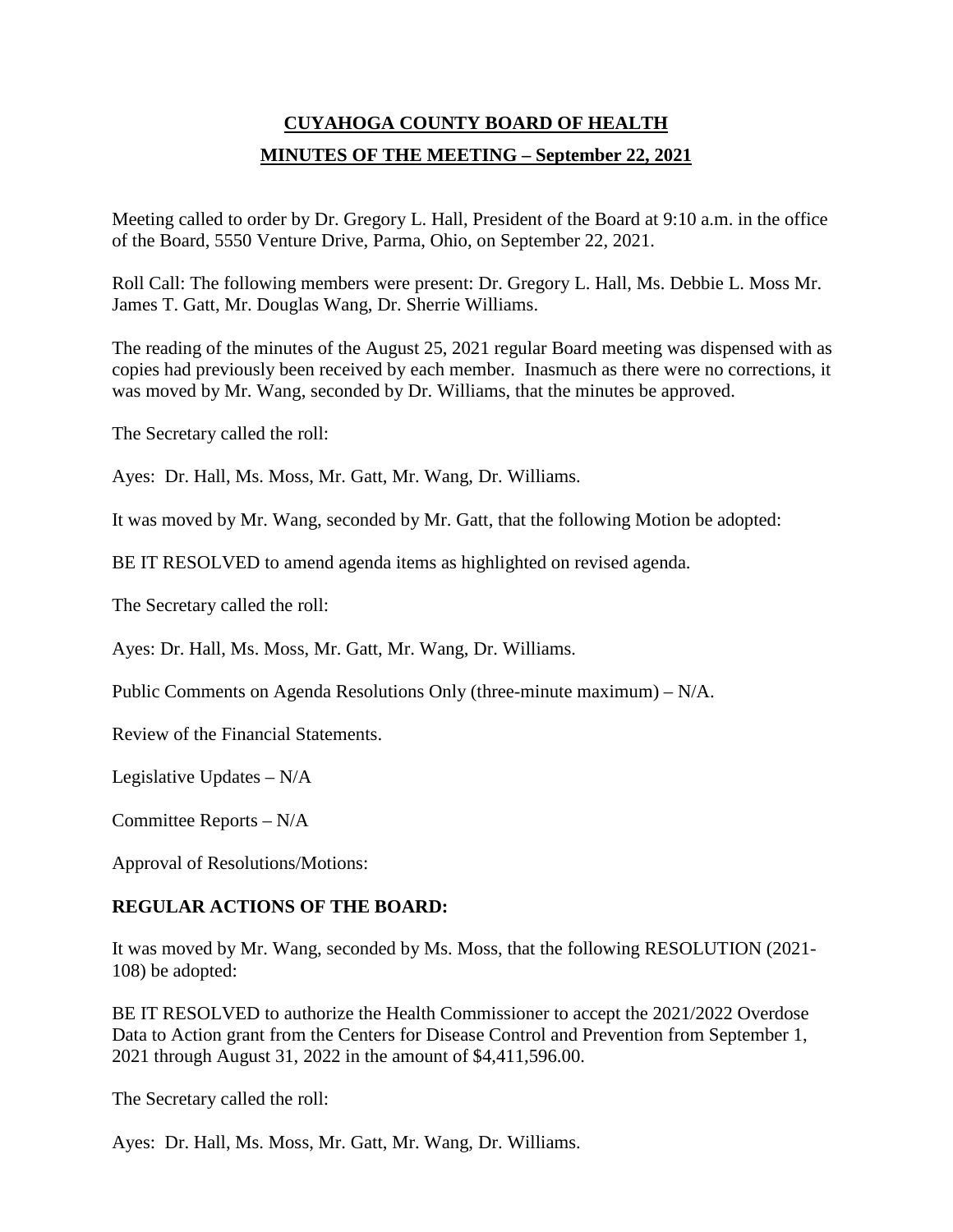It was moved by Ms. Moss, seconded by Mr. Gatt, that the following RESOLUTION (2021-109) be adopted:

BE IT RESOLVED to authorize the Health Commissioner to accept additional 2021/2022 Ryan White Part A Program grant funding from the Health Resources and Services Administration from March 1, 2021 through February 28, 2022 in the amount of \$144,259.00 (Resolution 2021- 41).

The Secretary called the roll:

Ayes: Dr. Hall, Ms. Moss, Mr. Gatt, Mr. Wang, Dr. Williams.

It was moved by Mr. Wang, seconded by Dr. Hall, that the following RESOLUTION (2021-110) be adopted:

BE IT RESOLVED to authorize the Health Commissioner to accept additional 2021/2022 Ending the HIV Epidemic grant funding from the Health Resources and Services Administration from March 1, 2021 through February 28, 2022 in the amount of \$249,370.00 (Resolutions 2021- 15 & 2021-42).

The Secretary called the roll:

Ayes: Dr. Hall, Ms. Moss, Mr. Gatt, Mr. Wang, Dr. Williams.

It was moved by Mr. Wang, seconded by Ms. Moss, that the following RESOLUTION (2021- 111) be adopted:

BE IT RESOLVED to authorize the Health Commissioner to enter into and execute addendums to the contracts with the following agencies under the Ryan White Part A Program and Ending the HIV Epidemic grants (Resolution 2021-53):

|                                               | Amount to be paid             |  |
|-----------------------------------------------|-------------------------------|--|
|                                               | not to exceed:                |  |
|                                               | From<br>To                    |  |
| The MetroHealth System                        | \$1,488,515.00 \$1,628,515.00 |  |
| University Hospitals Cleveland Medical Center | \$1,017,374.00 \$1,107,374.00 |  |

The Secretary called the roll:

Ayes: Dr. Hall, Ms. Moss, Mr. Gatt, Mr. Wang; Dr. Williams abstained due to her employment at MetroHealth.

It was moved by Mr. Gatt, seconded by Dr. Williams, that the following RESOLUTION (2021- 112) be adopted:

BE IT RESOLVED to authorize the Health Commissioner to accept additional 2020/2021 Coronavirus Response Supplemental grant funding from the Ohio Department in the amount of \$2,451,429.00 and extend the end of the term from December 31, 2020 through December 31, 2021 (Resolution 2020-102).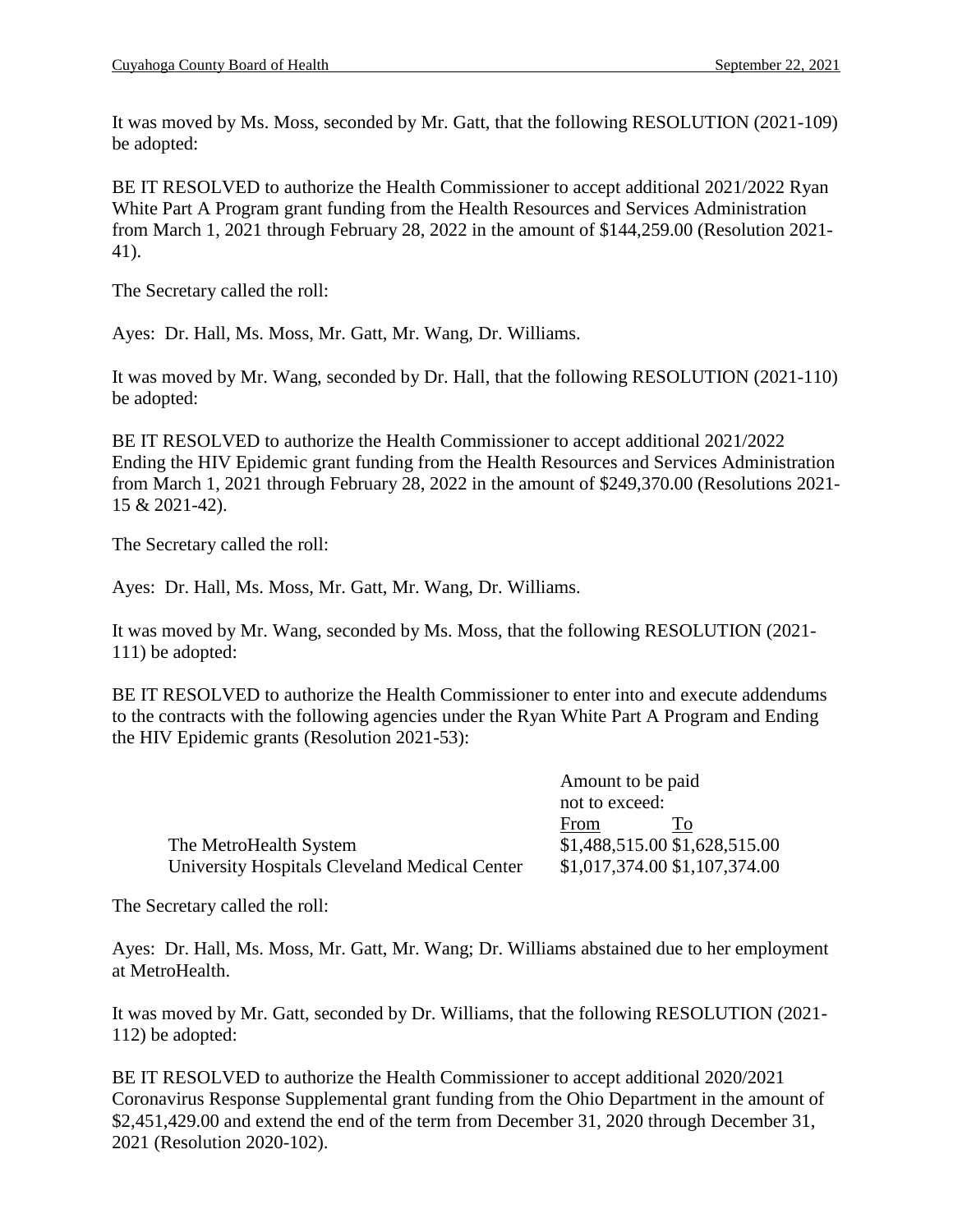The Secretary called the roll:

Ayes: Dr. Hall, Ms. Moss, Mr. Gatt, Mr. Wang, Dr. Williams.

It was moved by Mr. Gatt, seconded by Dr. Williams, that the following RESOLUTION (2021- 113) be adopted:

BE IT RESOLVED to authorize the Health Commissioner to accept an extension of the COVID-19 Vaccine Equity Supplemental Local Health Department grant from the Ohio Department of Health extending the end of the term from June 30, 2021 through June 30, 2022 (Resolution 2021-49).

The Secretary called the roll:

Ayes: Dr. Hall, Ms. Moss, Mr. Gatt, Mr. Wang, Dr. Williams.

It was moved by Mr. Wang, seconded by Ms. Moss, that the following RESOLUTION (2021- 114) be adopted:

BE IT RESOLVED to authorize the Health Commissioner to enter into and execute a contract with the Cuyahoga County Department of Development under the HUD Lead Hazard Reduction grant from August 1, 2021 through September 30, 2023. Amount to be paid to DOD is not to exceed \$444,310.00.

The Secretary called the roll:

Ayes: Dr. Hall, Ms. Moss, Mr. Gatt, Mr. Wang, Dr. Williams.

It was moved by Dr. Hall, seconded by Dr. Williams, that the following RESOLUTION (2021- 115) be adopted:

BE IT RESOLVED to authorize the Health Commissioner to enter into and execute a contract with Thomas P. O'Donnell Co. LPA from August 26, 2021 through December 31, 2021 in an amount not to exceed \$50,300.00.

The Secretary called the roll:

Ayes: Dr. Hall, Ms. Moss, Mr. Gatt, Mr. Wang, Dr. Williams.

It was moved by Mr. Wang, seconded by Ms. Moss, that the following RESOLUTION (2021- 116) be adopted:

BE IT RESOLVED to authorize the Health Commissioner to enter into and execute a contract with Waverly Partners, LLC in an amount not to exceed \$61,800.00 plus agreed upon expenses (Resolution 2021-87).

The Secretary called the roll:

Ayes: Dr. Hall, Ms. Moss, Mr. Gatt, Mr. Wang, Dr. Williams.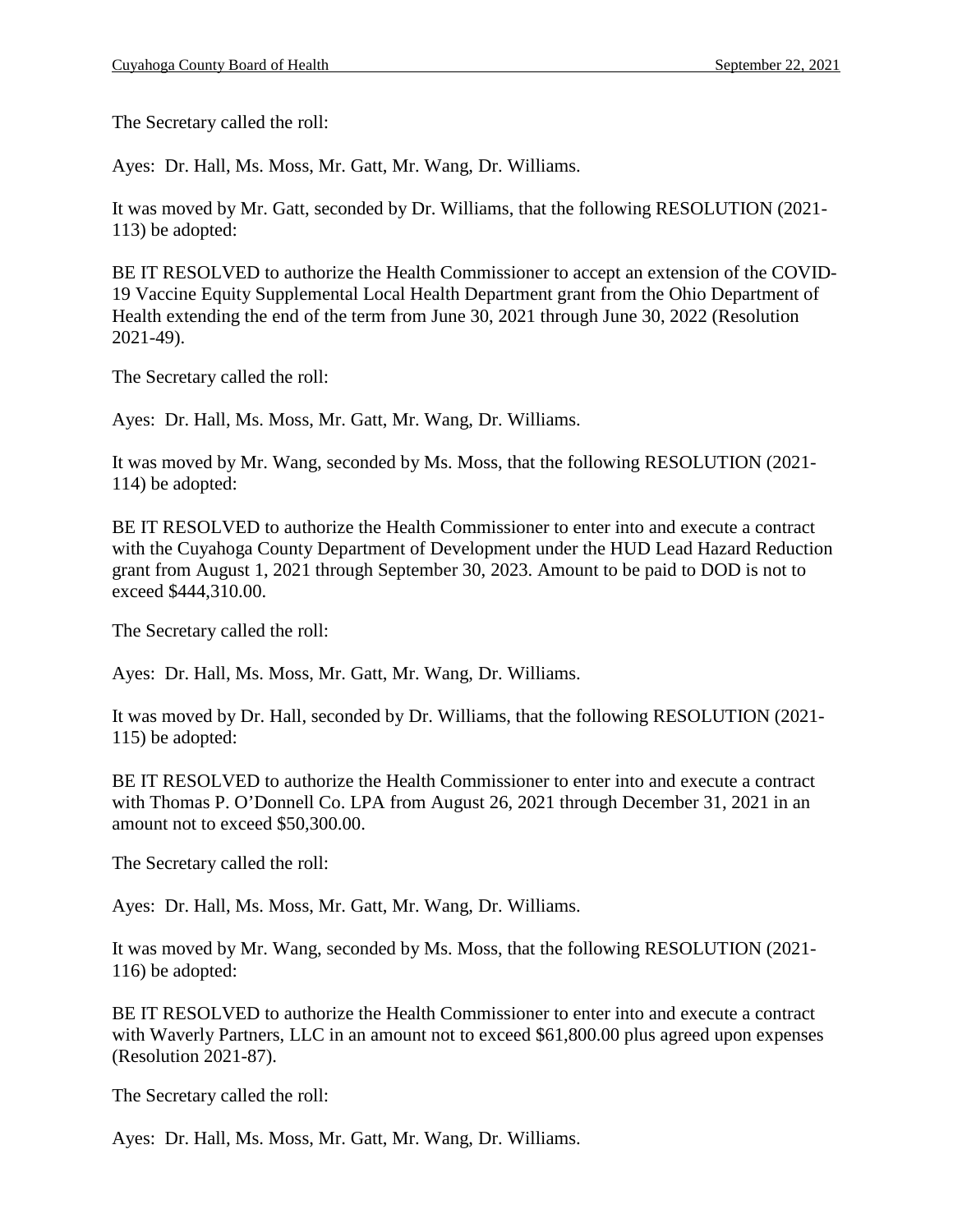It was moved by Mr. Wang, seconded by Dr. Hall, that the following RESOLUTION (2021-117) be adopted:

BE IT RESOLVED to authorize the Health Commissioner to renew public liability insurance with the Public Entities Pool of Ohio (PEP) from October 1, 2021 through September 30, 2022 in an amount not to exceed \$60,000.00.

The Secretary called the roll:

Ayes: Dr. Hall, Ms. Moss, Mr. Gatt, Mr. Wang, Dr. Williams.

## **BOARD ORDERS, RULES, FEES OR REGULATIONS**

## **FIRST READING:**

None

## **SECOND READING:**

None

## **THIRD READING:**

None

It was moved by Mr. Wang, seconded by Mr. Gatt, that the following RESOLUTION (2021- 118) be adopted:

BE IT RESOLVED that approval be given of the Consent Agenda as set forth in the attached schedules:

| Schedule A | <b>Appropriation Measures.</b>                 |
|------------|------------------------------------------------|
| Schedule B | Cash Transfers.                                |
| Schedule C | Routine Personnel Actions.                     |
| Schedule D | Employee Training and Travel Expenses.         |
| Schedule E | Approval of Vouchers. (Available upon request) |
| Schedule F | CRC Report and Other Contracts.                |

The Secretary called the roll:

Ayes: Dr. Hall, Ms. Moss, Mr. Gatt, Mr. Wang, Dr. Williams.

Health Commissioner's Report – (9:43 a.m. – 10:45 a.m.) (1) Overdose Data To Action Program Update (9:43 a.m. – 10:10 a.m.) (2) COVID-19 Response Update (10:10 a.m. – 10:45 a.m.)

Public and Staff Comments (three-minute maximum) – N/A.

It was moved by Mr. Wang, seconded by Ms. Moss, that pursuant to Resolution 1993-43 and O.R.C. Sec 121.22 the Board Adjourn to Executive Session to discuss personnel issues.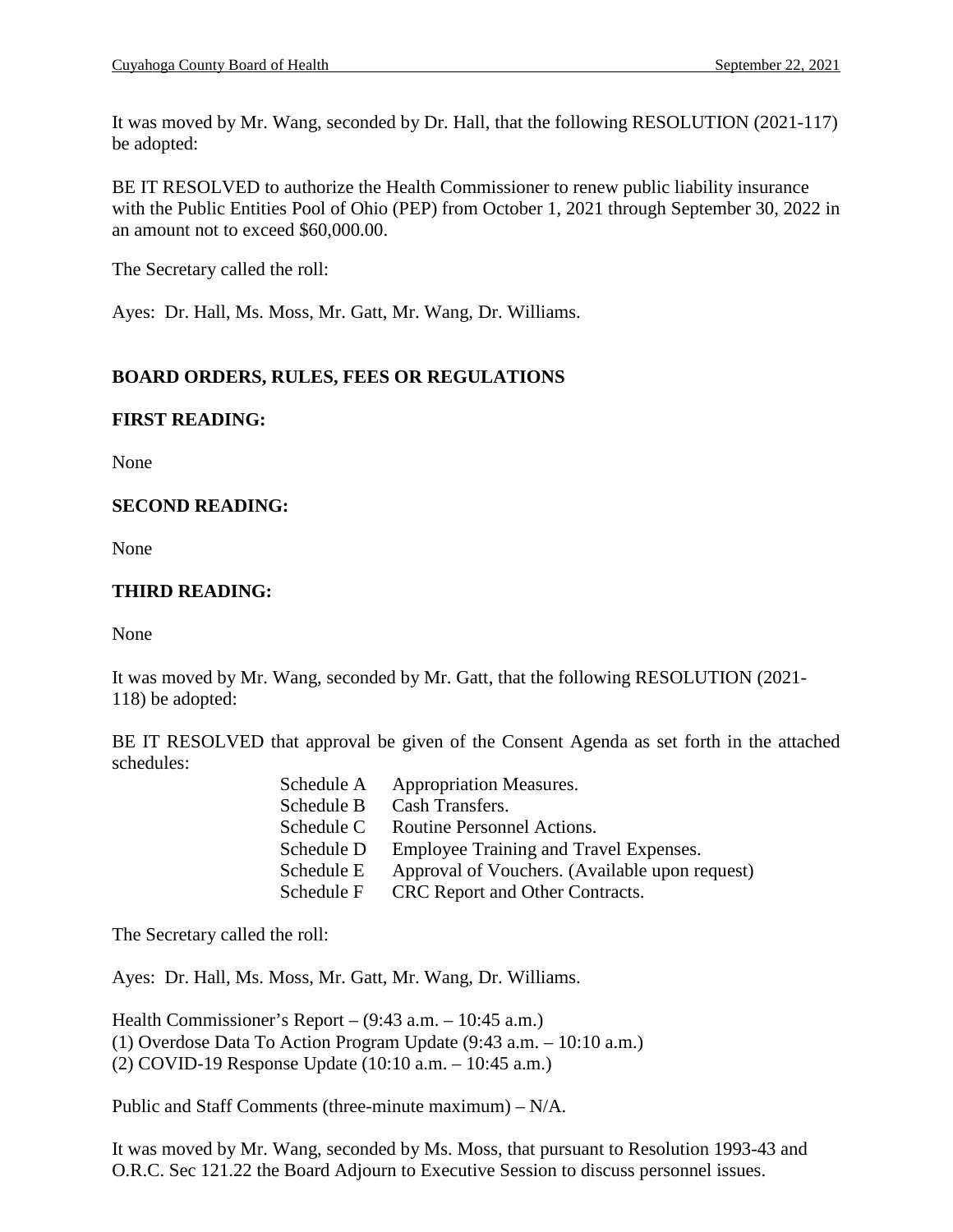The Secretary called the roll:

Ayes: Dr. Hall, Ms. Moss, Mr. Gatt, Mr. Wang, Dr. Williams.

Break – 10:45 a.m. – 11:00 a.m.

Executive Session began at 11:00 a.m.

Executive Session ended at 1:11 p.m.

Miscellaneous Business – N/A

Thereupon, it was moved by Mr. Gatt, seconded by Dr. Hall, that the following Motion be adopted:

BE IT RESOLVED that the meeting be adjourned at 1:11 p.m.

The Secretary called the roll:

Ayes: Dr. Hall, Ms. Moss, Mr. Gatt, Mr. Wang, Dr. Williams.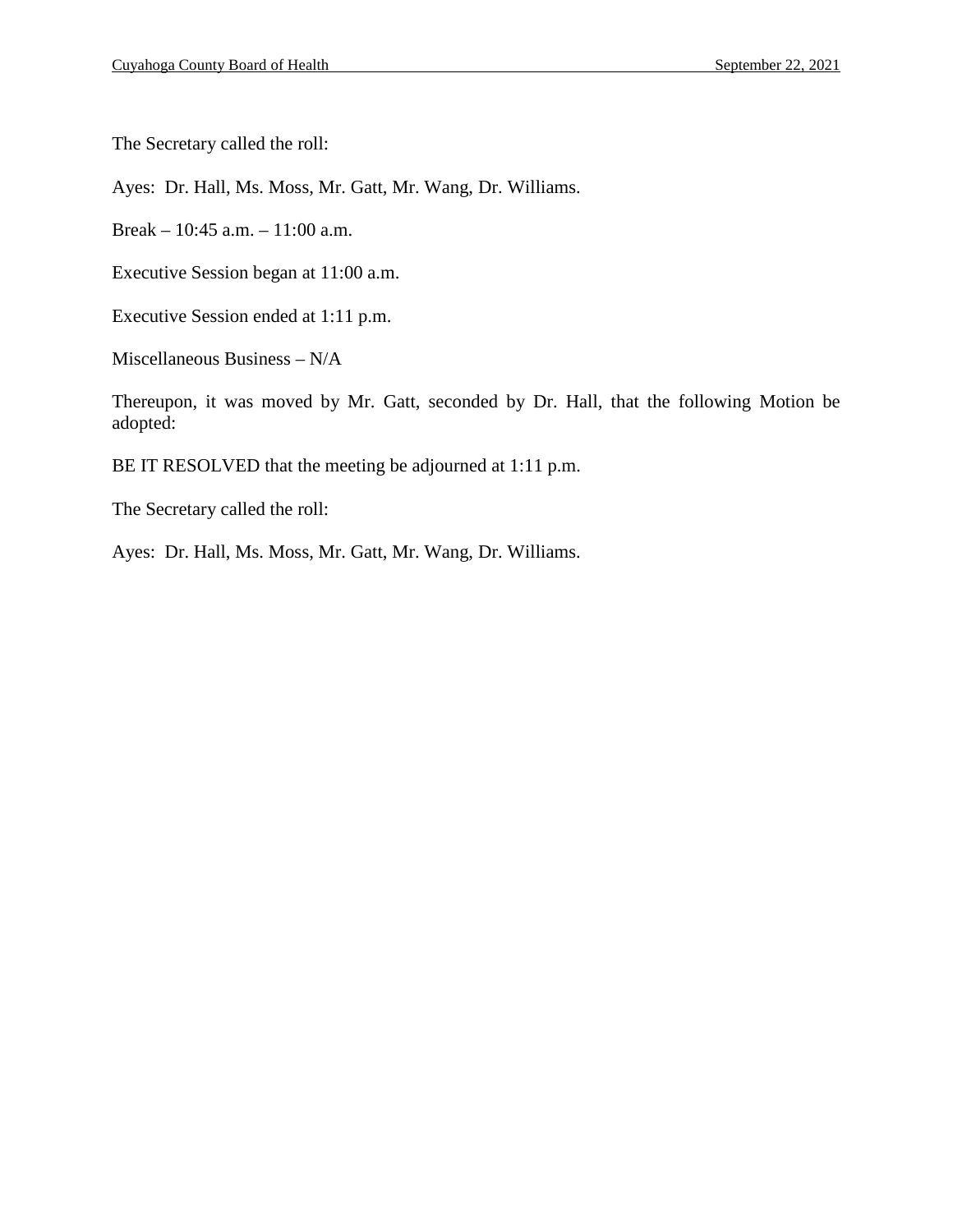# **SCHEDULE A APPROPRIATION MEASURES**

- 1. Establish Budgets
	- A. Establish a budget for the Overdose Data to Action (OD2A) grant in the amount of \$4,411,596.00 (ref. enclosed).
	- B. Establish a budget for the 2021 Breastfeeding in the Workplace grant in the amount of \$3,000.00 (ref. enclosed).
- 2. Budget Revisions
	- A. Budget revision in the 2019/2020 Overdose Data to Action grant to redistribute \$44,365.01 (ref. enclosed).
	- B. Budget Revision in the 2021/2022 Health Resources and Services Administration (HRSA) Ryan White Part A Program grant to increase the budget by \$144,259.00 (ref. enclosed).
	- C. Budget revision in the 2021/2022 Ending the HIV Epidemic (EHE) A Plan grant to increase the budget by \$249,370.00 (ref. enclosed).
	- D. Budget revision in the 2020/2021 Coronavirus Response Supplemental grant to increase the budget by \$2,451,429.00 (ref. enclosed).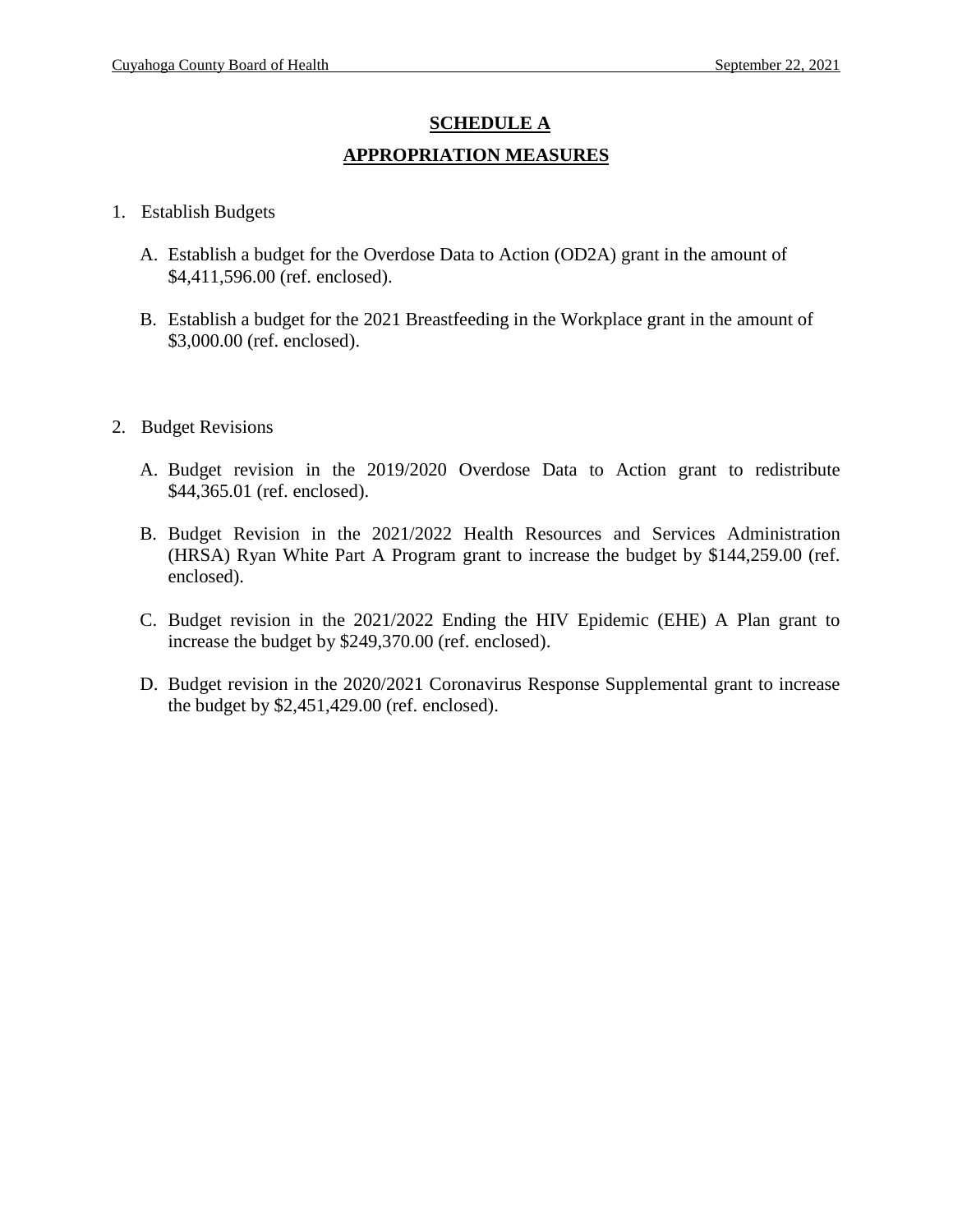## **SCHEDULE B CASH TRANSFERS**

1. Operating Transfers

None

2. Residual Equity Transfers

None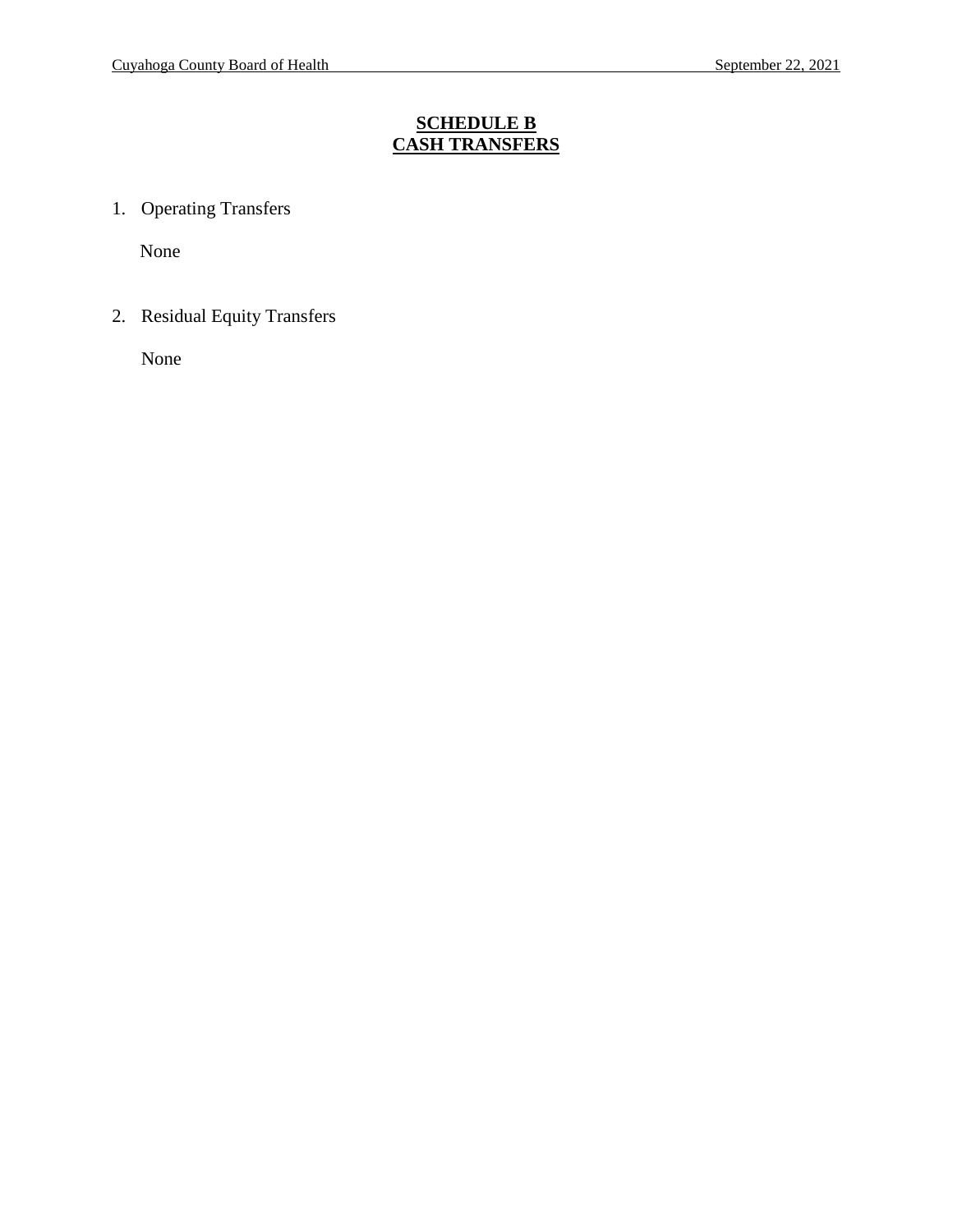## **SCHEDULE C ROUTINE PERSONNEL ACTIONS**

Unless otherwise specifically indicated, said appointments shall be effective as of the beginning of the next pay period following completion and satisfaction of any post offer requirements and signature as determined by the Director of Organizational Development.

Resignation(s):

- A. Amy Wanchisn, Administrative Services Supervisor, effective September 3, 2021.
- B. Jazmine Kirkland, Data Analyst, effective September 3, 2021.
- C. Julie Quintiliano, Medical Secretary, effective September 10, 2021.
- D. Susan Gatt, Human Resources Generalist, effective September 17, 2021.
- E. Kellee Williams, Outreach & Linkage Liaison, effective September 24, 2021.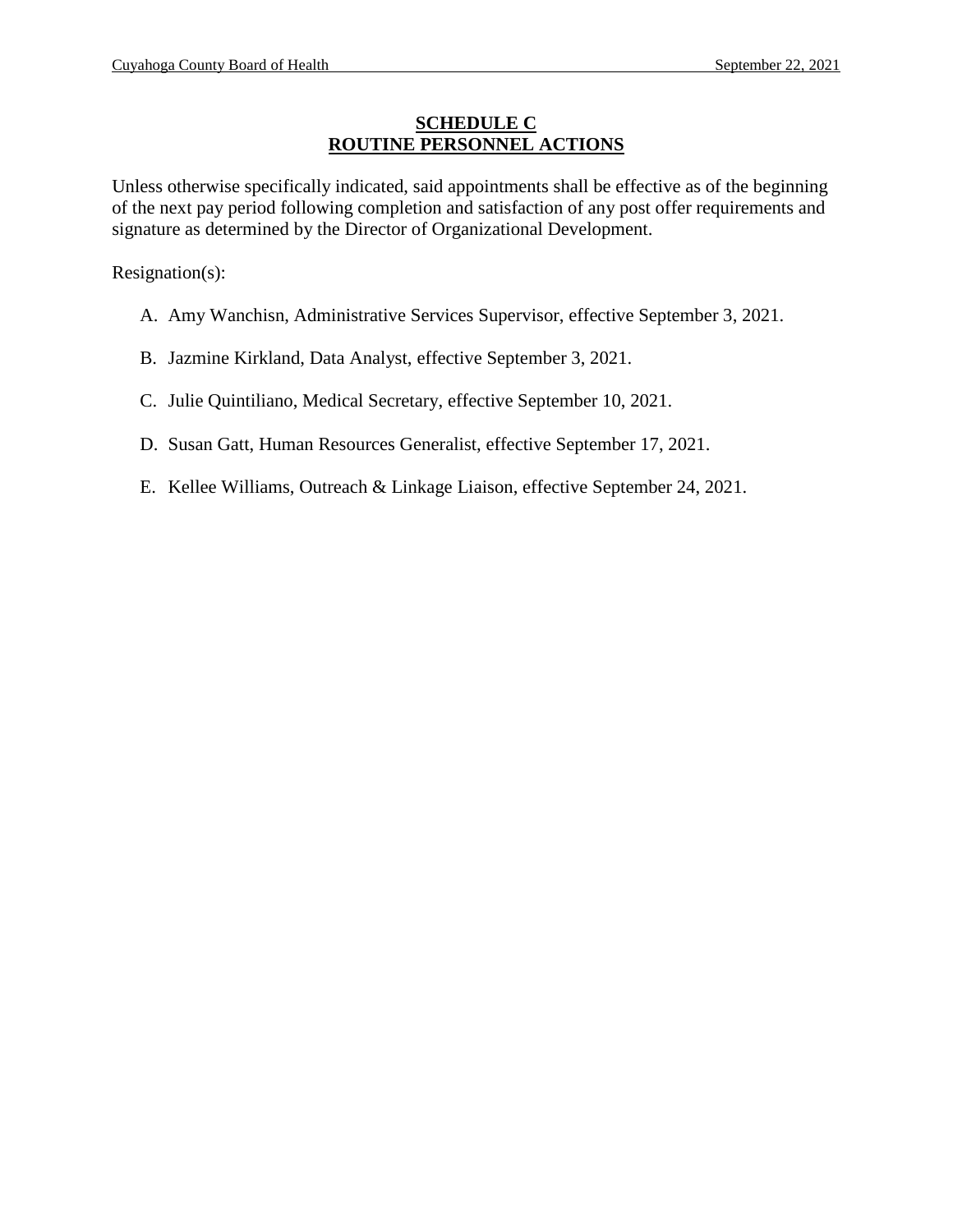## **SCHEDULE D EMPLOYEE TRAINING AND TRAVEL EXPENSES**

#### **Administration**

None

#### Environmental Public Health

- a. 12 Environmental Public Health Sanitarians to Ohio Environmental Health Association Fall Conference October 12-13, 2021 – Twinsburg.
- b. Tom Fink and Ashley Ruminski to attend the Aquatic Professionals Conference February 7- 10, 2022 – St. Pete Beach, FL.
- c. Nathan McConoughey and staff to Ohio Onsite Wastewater Association Board meetings for 2021 – various locations in Ohio.

#### Epidemiology, Surveillance and Informatics

a. Takisha Fuller and Jana Rush to American Public Health Association Annual Meeting and Expo October 23-28, 2021 – Denver, CO.

#### Prevention and Wellness

a. Ryan White, EHE and HIV/STI staff to Transforming Care Conference on LGBTQ and HIV Health Equity October 13-15, 2021 – Columbus.

\*Professional education under ONA contract.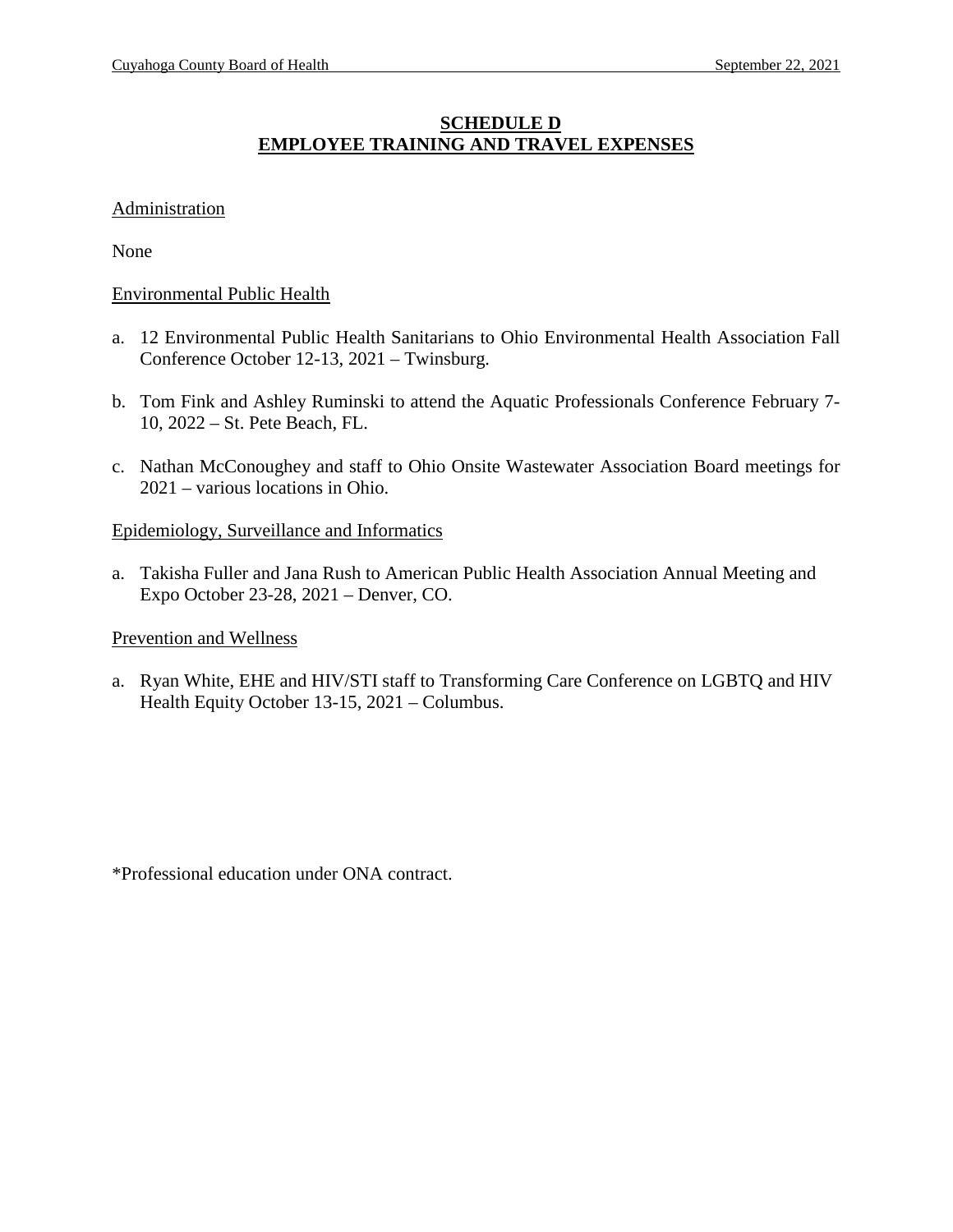#### **SCHEDULE F CRC REPORT AND OTHER CONTRACTS**

#### A. CRC Report

1. September 7, 2021 Meeting (ref. enclosed):

No Exchange of Funds

CRC 2021-81: Agreement - Centers for Medicare & Medicaid Services (CMS)

Tabled Items

CRC 2021-64: Contract - Paramount Insurance Company

Contract Authorizations

CRC 2021-76: Dynamerican - \$14,430.00

CRC 2021-77: Dynamerican - \$17,620.00

CRC 2021-82: TNT Construction - \$2,390.00

CRC 2021-83: Paragon CMS - \$11,535.00

CRC 2021-84: Dynamerican - \$13,745.00

Contract Approvals

CRC 2021-85: Global Cleveland - \$24,500.00

CRC 2021-86: Addendum - Paragon CMS - to increase the amount to be paid from \$35,267.00 to \$35,766.00

| <b>CRC 2021-87: Contracts -</b>                    |             |
|----------------------------------------------------|-------------|
| Lambda Phi Omega Chapter                           | \$8,500.00  |
| <b>Black Child Development Institute Cleveland</b> | \$20,000.00 |
| <b>Community Cup Classic Foundation</b>            | \$20,500.00 |
| Community of Faith Collaborative                   | \$13,000.00 |
| <b>Shore Cultural Centre Corporation</b>           | \$15,000.00 |
| Friends of East Cleveland Library                  | \$10,000.00 |
| Intentional Content, Inc.                          | \$20,000.00 |
| Near West Side Multi-Service Center                | \$12,500.00 |
| Renaissance Behavioral Health, LLC                 | \$5,000.00  |
| <b>River of Life Ministries</b>                    | \$4,500.00  |
| The Spanish American Committee                     | \$5,000.00  |
| Stella Maris, Inc.                                 | \$12,500.00 |
| <b>Young Latino Network</b>                        | \$12,500.00 |
|                                                    |             |

B. Other Contracts